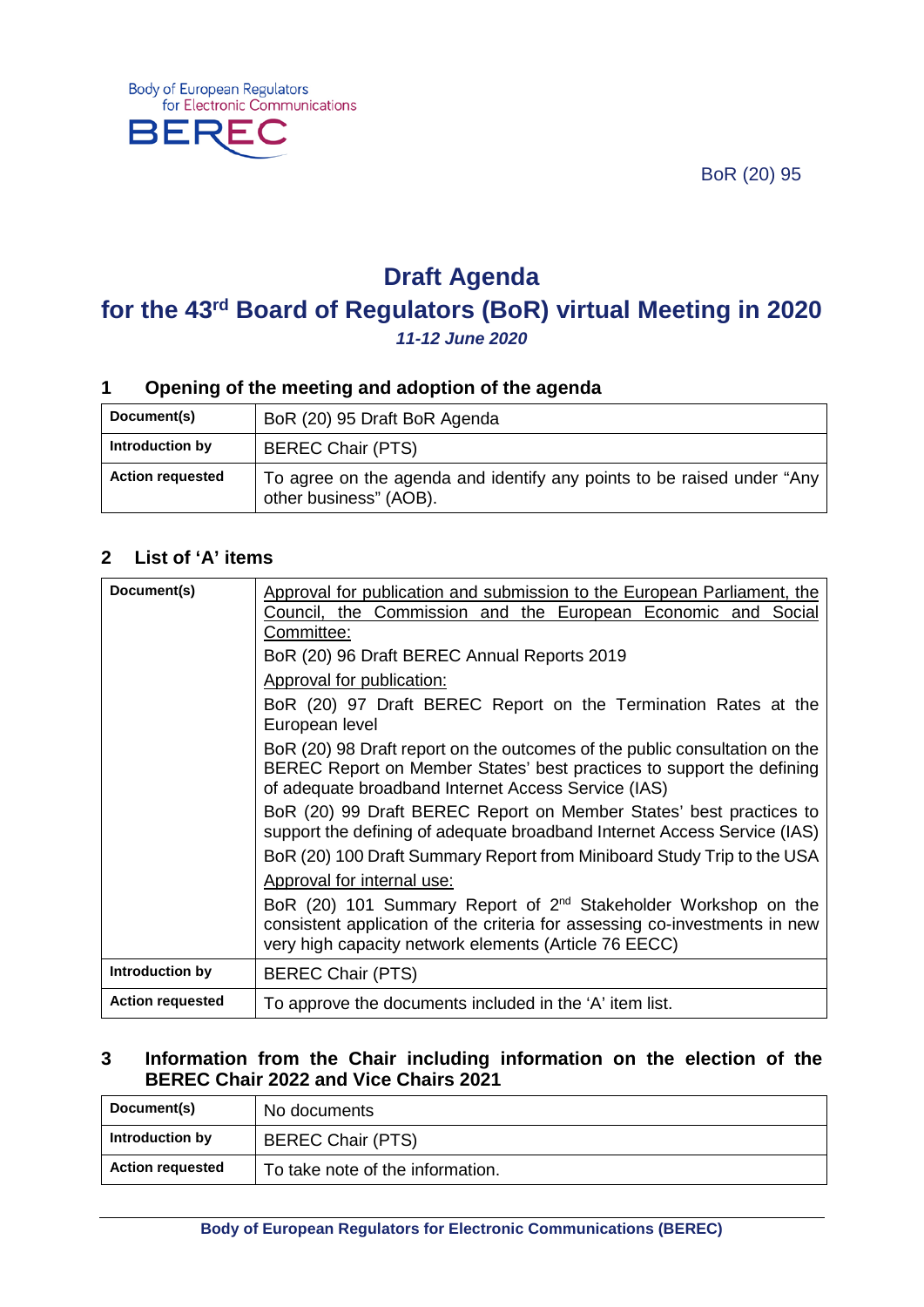## **4 2020 BEREC Work Programme status update and information on major projects underway**

| Document(s)             | BoR (20) 102 Contact lists pack                                                                |
|-------------------------|------------------------------------------------------------------------------------------------|
|                         | BoR (20) 103 Information on the electronic voting procedures since the<br>last plenary meeting |
|                         | BoR (20) 104 Information on planned electronic voting procedures<br>between P2 and P3          |
|                         | BoR (20) 105 2020 BEREC Work Programme status update                                           |
| Introduction by         | <b>BEREC Office Representative</b>                                                             |
| <b>Action requested</b> | To take note of the information.                                                               |

## **5 Information from the Commission**

| Document(s)             | No documents                     |
|-------------------------|----------------------------------|
| Introduction by         | <b>Commission Representative</b> |
| <b>Action requested</b> | To take note of the information. |

### **6 Fixed Network Evolution**

| Document(s)             | BoR (20) 106 Draft BEREC Guidelines on the criteria for a consistent<br>application of Article 61 |
|-------------------------|---------------------------------------------------------------------------------------------------|
| Introduction by         | FNE WG Co-Chair (BNetzA)                                                                          |
| <b>Action requested</b> | To discuss and to approve the document for public consultation.                                   |

## **7 Planning and Future Trends**

### **7.1 Draft BEREC Strategy**

| Document(s)             | BoR (20) 107 Draft BEREC Report on the outcomes of the public<br>consultation on BEREC Strategy<br>BoR (20) 108 Draft BEREC Strategy |
|-------------------------|--------------------------------------------------------------------------------------------------------------------------------------|
| Introduction by         | Representative of incoming BEREC Chair (BiPT)                                                                                        |
| <b>Action requested</b> | To discuss and to approve the documents for publication.                                                                             |

#### **7.2 Draft Guidelines for developing BEREC Work Programmes**

| Document(s)             | BoR (20) 109 Draft Guidelines for developing BEREC Work Programmes |
|-------------------------|--------------------------------------------------------------------|
| Introduction by         | PFT Co-Chairs (PTS/ACM)                                            |
| <b>Action requested</b> | To discuss and to approve the document for internal use.           |

#### **7.3 Draft BEREC Report on the impact of 5G on regulation and the role of regulation in enabling the 5G ecosystem**

| Document(s) | BoR (20) 110 Draft BEREC Report on the impact of 5G on regulation and |
|-------------|-----------------------------------------------------------------------|
|             | the role of regulation in enabling the 5G ecosystem                   |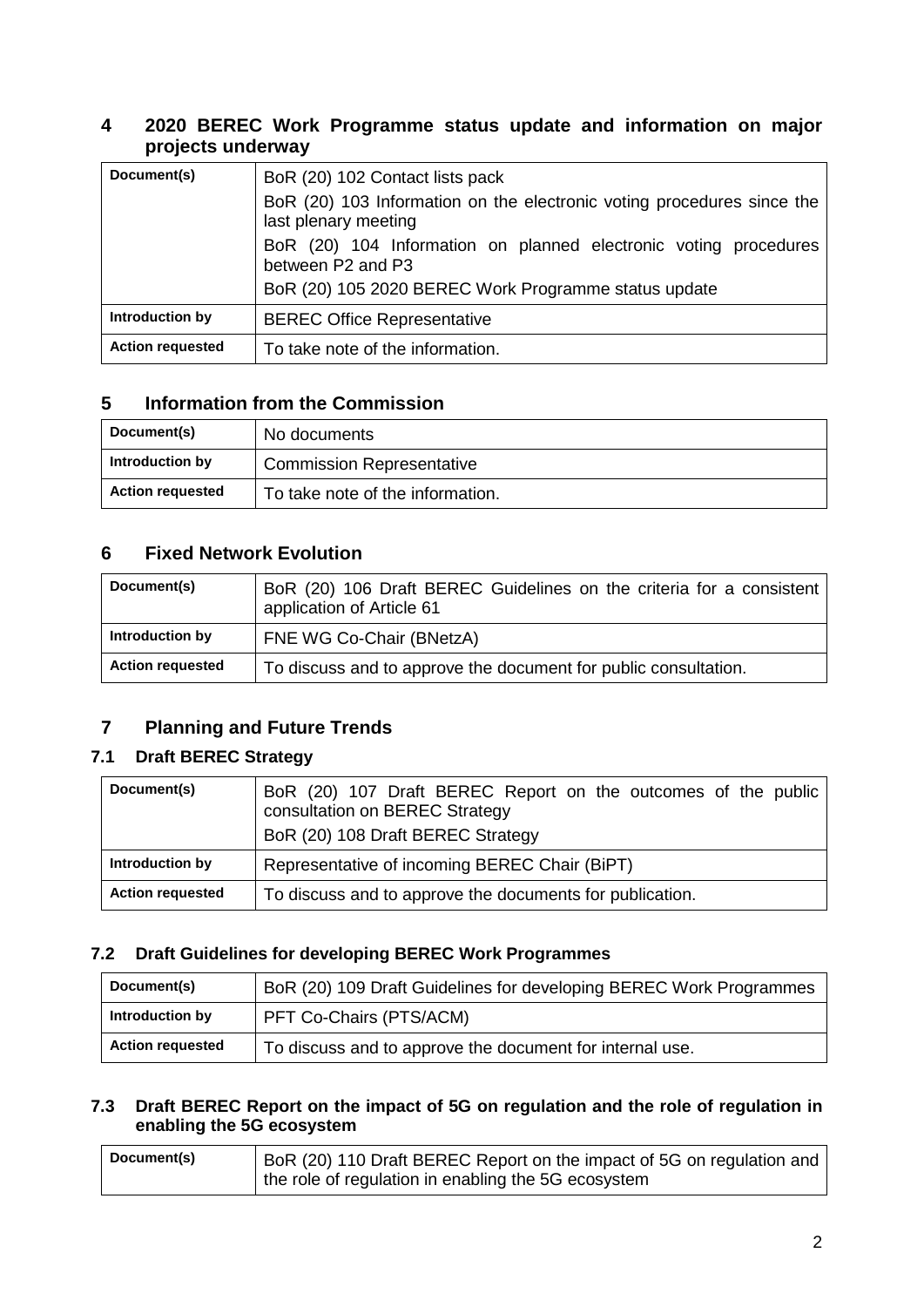| Introduction by         | <b>PFT Co-Chairs (ACM/PTS)</b>                                  |
|-------------------------|-----------------------------------------------------------------|
| <b>Action requested</b> | To discuss and to approve the document for public consultation. |

## **8 Open Internet**

#### **BEREC Guidelines on the implementation of the Open Internet Regulation**

| Document(s)             | BoR (20) 111 Draft Report on the outcomes of the public consultation on<br>the Update to the BEREC Guidelines on the implementation of the Open<br>Internet Regulation<br>BoR (20) 112 Update to the BEREC Guidelines on the implementation of<br>the Open Internet Regulation |
|-------------------------|--------------------------------------------------------------------------------------------------------------------------------------------------------------------------------------------------------------------------------------------------------------------------------|
| Introduction by         | OI Co-Chairs (TRAFICOM/ACM)                                                                                                                                                                                                                                                    |
| <b>Action requested</b> | To discuss and to approve the documents for publication.                                                                                                                                                                                                                       |

#### **9 Oral update on the special reporting mechanism on the status of internet capacity in light of Covid-19 crisis and other national measures against pandemic**

| Document(s)             | No documents                                                    |
|-------------------------|-----------------------------------------------------------------|
| Introduction by         | OI Co-Chairs (TRAFICOM/ACM) and RF WG Co-Chairs<br>(AGCOM/NMHH) |
| <b>Action requested</b> | To take note of the information.                                |

#### **10 Discussion on NRA independence**

| Document(s)             | No documents                                    |
|-------------------------|-------------------------------------------------|
| Introduction by         | <b>BEREC Chair (PTS)</b>                        |
| <b>Action requested</b> | To discuss and to take note of the information. |

#### **11 Market and Economic Analysis**

#### **11.1 Draft BEREC Guidelines to foster the consistent application of the criteria for assessing co-investments on very high capacity network elements**

| Document(s)             | BoR (20) 113 Draft BEREC Guidelines to foster the consistent application<br>of the criteria for assessing co-investments in new very high capacity<br>network elements (Article 76 EECC) |
|-------------------------|------------------------------------------------------------------------------------------------------------------------------------------------------------------------------------------|
| Introduction by         | MEA WG Co-Chairs (CNMC/Arcep)                                                                                                                                                            |
| <b>Action requested</b> | To discuss and to approve the document for public consultation.                                                                                                                          |

#### **11.2 (poss.) Oral update on BEREC input to public consultation on Digital Service Act**

| Document(s)             | No document                      |
|-------------------------|----------------------------------|
| Introduction by         | MEA WG Co-Chairs (CNMC/Arcep)    |
| <b>Action requested</b> | To take note of the information. |